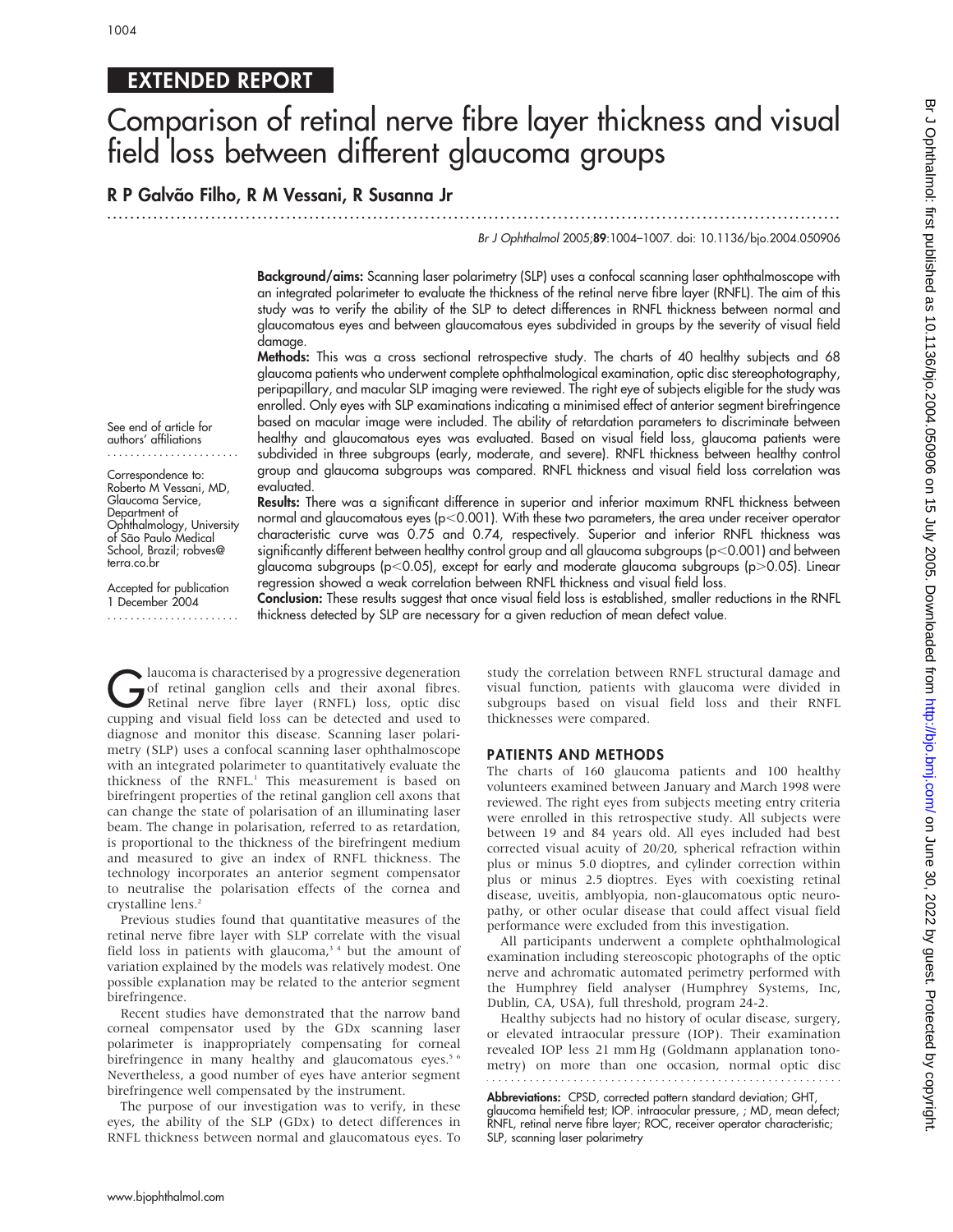appearance, and normal findings on visual field test. Absence of glaucomatous optic neuropathy was defined as vertical cup/disc asymmetry less than 0.2, cup/disc ratio less than 0.6, and an intact neuroretinal rim without peripapillary haemorrhages, notches, localised pallor, or an RNFL defect. Normal visual field indices were defined as a mean defect (MD) and corrected pattern standard deviation (CPSD) within 95% confidence limits and a glaucoma hemifield test (GHT) result within normal limits. Fixation loss and false positives and false negatives less than 20% characterised a reliable visual field examination.

Glaucomatous optic neuropathy was defined as cup/disc asymmetry between fellow eyes of greater than 0.2, rim thinning, notching, excavation, or RNFL defect.

Patients with glaucoma presented glaucomatous optic nerve damage and associated visual field loss confirmed by a second examination. Visual field defect on the Humphrey field analyser, was defined as GHT result outside the 99% normal limits and/or corrected pattern standard deviation outside the 95% normal limits. Examinations with a ''borderline'' or a ''generalised depression of sensitivity'' result in the GHT test were excluded.

All eyes underwent undilated RNFL measurements obtained with a scanning laser polarimeter (GDx nerve fibre analyser; Laser Diagnostic Technologies Inc, San Diego, CA, USA) by an experienced operator. The technology has been described in detail previously.<sup>17</sup> The same operator performed image acquisition in a standardised fashion. The optic disc margin was approximated by a circle or ellipse placed by the operator around the inner margin of the peripapillary scleral ring. A measuring circle or ellipse was then generated by the instrument at 1.75 disc diameters concentric with the margin of the optic disc.

A baseline image was obtained from the mean of three scans accepted by GDx, that yielded a mean pixel standard deviation less than or equal to 8.0  $\mu$ m.

Recent studies suggest that the narrow band corneal compensator used by the GDx scanning laser polarimeter is inappropriately compensating for anterior segment birefringence in many eyes. Assessment of macular images may indicate which eyes the original fixed corneal compensator would appropriately compensate. In this case, the macular image should be uniform and dark around the fovea and yield a flat macular retardation profile.<sup>8</sup> In this study, one macular polarimetry image was obtained from each subject and evaluated by two experienced examiners. Only eyes that presented a macular image with those characteristics (indicating a minimised effect of anterior segment birefringence) were included.

The original software of GDx provides many variables for analysis. In this particular study, the following parameters were chosen to assess the RNFL thickness: superior



Figure 1 Receiver operating characteristic curve for superior maximum thickness ( $\mu$ m) (solid line) and inferior maximum thickness ( $\mu$ m) (broken line).

maximum (the average of the 1500 thickest pixels in the superior quadrant), inferior maximum (the average of the 1500 thickest pixels in the superior quadrant), temporal median (average of the 1500 median pixels in the temporal quadrant), and nasal median (average of the 1500 median pixels in the nasal quadrant).

Achromatic automated perimetry was performed within 3 months of clinical examination and RNFL thickness determination.

To evaluate differences in RNFL thickness between different stages of glaucoma neuropathy, patients were classified in three subgroups based on MD index of visual field: early, moderate, and severe glaucoma. Early glaucoma was defined by a visual field loss with an MD no worse than -5 dB. Moderate glaucoma was defined by a visual field with an MD value between  $-5$  dB and  $-10$  dB. An MD worse than  $-10$  dB characterised patients with severe visual field loss.

Statistical analysis was performed using commercially available software (JMP; SAS Institute, Cary, NC, and SPSS 10.0; SPSS Inc, Chicago, IL, USA). Student's t test was used to evaluate differences in RNFL thickness between normal and glaucomatous eyes. Logistic regression and area under the receiver operator characteristic (ROC) curve were used to assess the ability of SLP variables to differentiate between healthy and glaucomatous eyes. Analysis of variance with the Student-Newman-Keuls test for multiple comparisons was used to test differences in SLP variables within groups. Linear and polynomial regression analysis was performed to evaluate the relation between MD value and SLP RNFL thickness measurements of all subjects.

|                                      | Normal $(n = 40)$ | Glaucoma ( $n = 68$ ) | p Value     |
|--------------------------------------|-------------------|-----------------------|-------------|
| Mean age (SD) (years)                | 44.2 (14.8)       | 59.9 (14.9)           | $< 0.0001*$ |
| Range (years)                        | $19 - 78$         | $24 - 84$             | $< 0.001*$  |
| Sex (male/female)                    | 30/10             | 35/33                 | $0.02 +$    |
| Mean visual field MD (SD) (dB)       | $-0.4(1.7)$       | $-7.3(7.1)$           | $< 0.0001*$ |
| Mean visual field CPSD (SD) (dB)     | 0.9(0.7)          | 5.8(4.0)              | $< 0.0001*$ |
| Superior thickness (SD) (µm)         | 105.13 (18.92)    | 76.25 (22.69)         | $< 0.0001*$ |
| Range $(\mu m)$                      | 71.60-150.40      | 37.30-153.90          |             |
| Inferior thickness $(SD)$ ( $\mu$ m) | 97.59 (16.01)     | 73.25 (20.82)         | $< 0.0001*$ |
| $Range$ ( $µm$ )                     | 65.10-129.70      | 32.70-134.20          |             |
| Temporal thickness (SD) (µm)         | 41.62 (14.78)     | 39.67 (11.85)         | <b>NS</b>   |
| $Range$ ( $µm$ )                     | 21.00-88.60       | 14.78-41.62           |             |
| Nasal thickness (SD) (um)            | 48.02 (12.69)     | 47.69 (10.21)         | NS          |
| Range $(\mu m)$                      | 35.10-88.00       | 29.50-82.90           |             |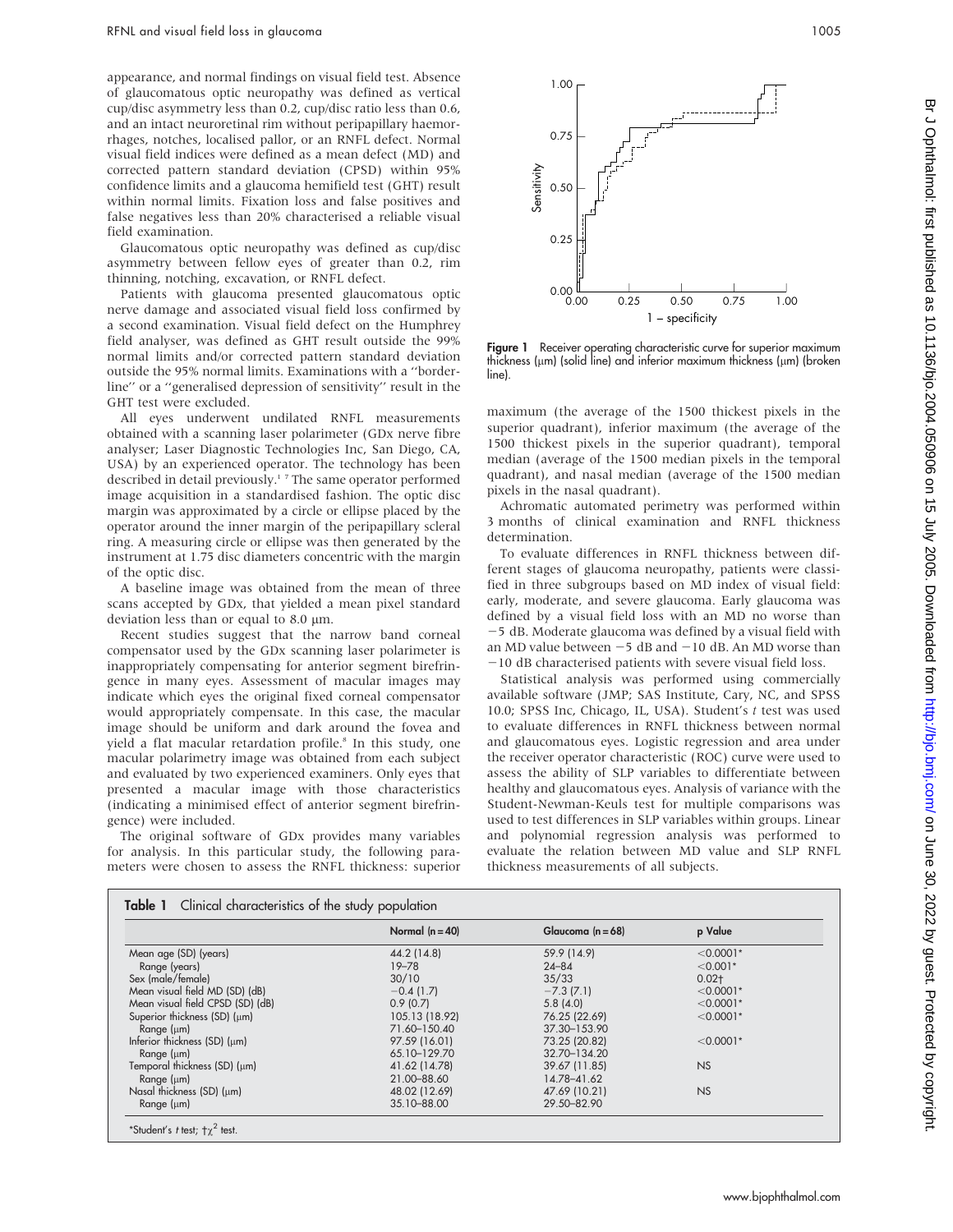Table 2 Superior and inferior maximum retardation parameters and global visual field indexes of normal control group and glaucoma subgroups

|                                                                                                                                                     | Normal                                                         | Early glaucoma                                                 | Moderate glaucoma                                             | Severe glaucoma                                                  | <b>p</b> Value                                               |
|-----------------------------------------------------------------------------------------------------------------------------------------------------|----------------------------------------------------------------|----------------------------------------------------------------|---------------------------------------------------------------|------------------------------------------------------------------|--------------------------------------------------------------|
| Superior maximum (SD) (um)<br>Inferior maximum $(SD)$ ( $\mu$ m)<br>Mean deviation (SD) (dB)<br>Corrected pattern standard<br>deviation (CPSD) (SD) | 105.13 (18.92)<br>97.59 (16.01)<br>$-0.31(1.69)$<br>0.95(0.70) | 82.44 (25.03)<br>78.52 (20.81)<br>$-1.92$ (1.87)<br>2.72(2.38) | 76.96 (18.14)<br>76.74 (17.04)<br>$-6.81(1.29)$<br>7.00(2.48) | 64.91 (11.27)<br>61.17 (15.79)<br>$-17.13(4.84)$<br>10.04 (2.65) | $< 0.0001$ +<br>$< 0.0001$ +<br>$< 0.0001$ +<br>$< 0.0001$ + |

ANOVA and multiple comparisons with Student-Newman-Keuls.

Superior and inferior maximum: significant difference between normal group and each glaucoma subgroup, significant difference between initial and severe glaucoma subgroup and between moderate and severe glaucoma subgroup (p $<$ 0.05).

MD and CPSD value: significant difference between all pairs.

#### RESULTS

One hundred and eight eyes (40 normal, 68 glaucomatous) of 108 subjects (65 (60%) female, 43 (40%) male) were enrolled in this investigation. Demographic characteristics of the study population are described in table 1. Patients with glaucoma were significantly older than normal subjects  $(p<0.001)$ . There were statistically significant differences between healthy subjects and glaucomatous groups for superior and inferior maximum thickness ( $p$ <0.0001), but not for temporal and nasal median thickness (table 2). Using logistic regression analysis, superior maximum and inferior maximum thickness showed a good ability to discriminate between healthy and glaucomatous eyes. Their area under ROC was 0.75 and 0.74, respectively (fig 1). With an arbitrarily selected cut off of lower than 80 µm as glaucoma, sensitivity and specificity of superior maximum were 79% and 75%, respectively. For an arbitrary cut off of 84 µm, sensitivity and specificity of inferior maximum were 63% and 78%.

There was no significant difference in age and sex between glaucoma subgroups ( $p$ <0.05). Mean superior and inferior maximum thickness of control group and all glaucoma subgroups are presented in table 2.

There was a significant difference in these retardation parameters between patients with early glaucoma and healthy subjects ( $p<0.0001$ ). In the early glaucoma subgroup, superior and inferior maximum mean value were respectively  $22.7 \mu m$  (21.6%) and 19.1  $\mu m$  (19.6%) thinner than healthy control group.

Superior and inferior maximum thickness measured in the subgroup of moderate glaucoma were, respectively, 5.5  $\mu$ m



Figure 2 Fitted curve between visual field indexes (MD and CPSD) and mean RNFL thickness (mean of superior and inferior maximum) of all subjects based on a polynomial regression of degree<sup>2</sup> of all subjects based on a polynomial regression of degree<sup>2</sup>.<br>MD=–17 52862+0 1580892 RNFL –0 001195 (RNFL –84 5458)<sup>2</sup> MD=–17 52862+0 1580892 RNFL -0 001195 (RNFL -84 5458)<sup>2</sup>.<br>CPSD=11 64816-0 0927809 RNFL+0 0004628 (RNFL -84 5458)<sup>2</sup>. Scatter plot shows small variability of MD and CPSD values for higher RNFL thickness measurements and larger changes in those visual field indexes for lower RNFL thickness measurements ( $r^2$  = 0.26; p<0.001 for both indexes).

(6.6%) and 1.8  $\mu$ m (2.3%) thinner than initial glaucoma subgroup. This difference was not significant.

The same retardation parameters measured in severe glaucoma subgroup were, respectively,  $12.1 \mu m$  (15.2%) and 15.6  $\mu$ m (20.3%) thinner than moderate glaucoma subgroup  $(p = 0.04)$ .

There was a difference of 20.9  $\mu$ m in mean RNFL thickness (mean of superior and inferior maximum) between healthy subjects and patients with early glaucoma. This was associated with a difference of 1.61 dB in the mean MD value between these groups. Mean RNFL thickness in severe glaucoma patients was  $18.0 \text{ }\mu\text{m}$  thinner than patients with early glaucoma. The same groups presented a difference of 10.32 dB in the mean MD value.

Linear regression showed a modest correlation between MD value and mean RNFL thickness (mean of superior and inferior maximum thickness) ( $r^2 = 0.24$ , p<0.001). The same was observed for CPSD value  $(r^2 = 0.25; \, p < 0.001)$ . This correlation was slightly, but not significantly, better with a polynomial regression of degree 2 (figs 2 and 3). A parabola fit shows small variations in MD value for higher RNFL thickness measurements and larger differences in MD values for lower RNFL thickness measurements.

#### **DISCUSSION**

In this study, we evaluated a particular group of patients who present a better compensation for anterior segment birefringence when using the SLP with fixed corneal compensation. Our results showed an overlap between healthy and glaucomatous eyes in the range of values for all retardation

16 14 12 10 8 6 4 2  $\overline{0}$ –2 150 Mean RNFL thickness CPSD  $\mathcal{C}$ 1010 ್ತಿ 18 30 40  $\varphi$  $\delta$ 70 80 90

Figure 3 Fitted curve between visual field indexes (MD and CPSD) and mean RNFL thickness (mean of superior and inferior maximum) of all subjects based on a polynomial regression of degree<sup>2</sup> .  $MD = -17$  52862+0 1580892 RNFL  $-0$  001195 (RNFL  $-84$  5458)<sup>2</sup> MD= –17 52862+0 1580892 RNFL –0 001195 (RNFL –84 5458)<sup>2</sup>.<br>CPSD=11 64816–0 0927809 RNFL+0 0004628 (RNFL –84 5458)<sup>2</sup>. Scatter plot shows small variability of MD and CPSD values for higher RNFL thickness measurements and larger changes in those visual field indexes for lower RNFL thickness measurements ( $r^2$  = 0.26; p<0.001 for both indexes).